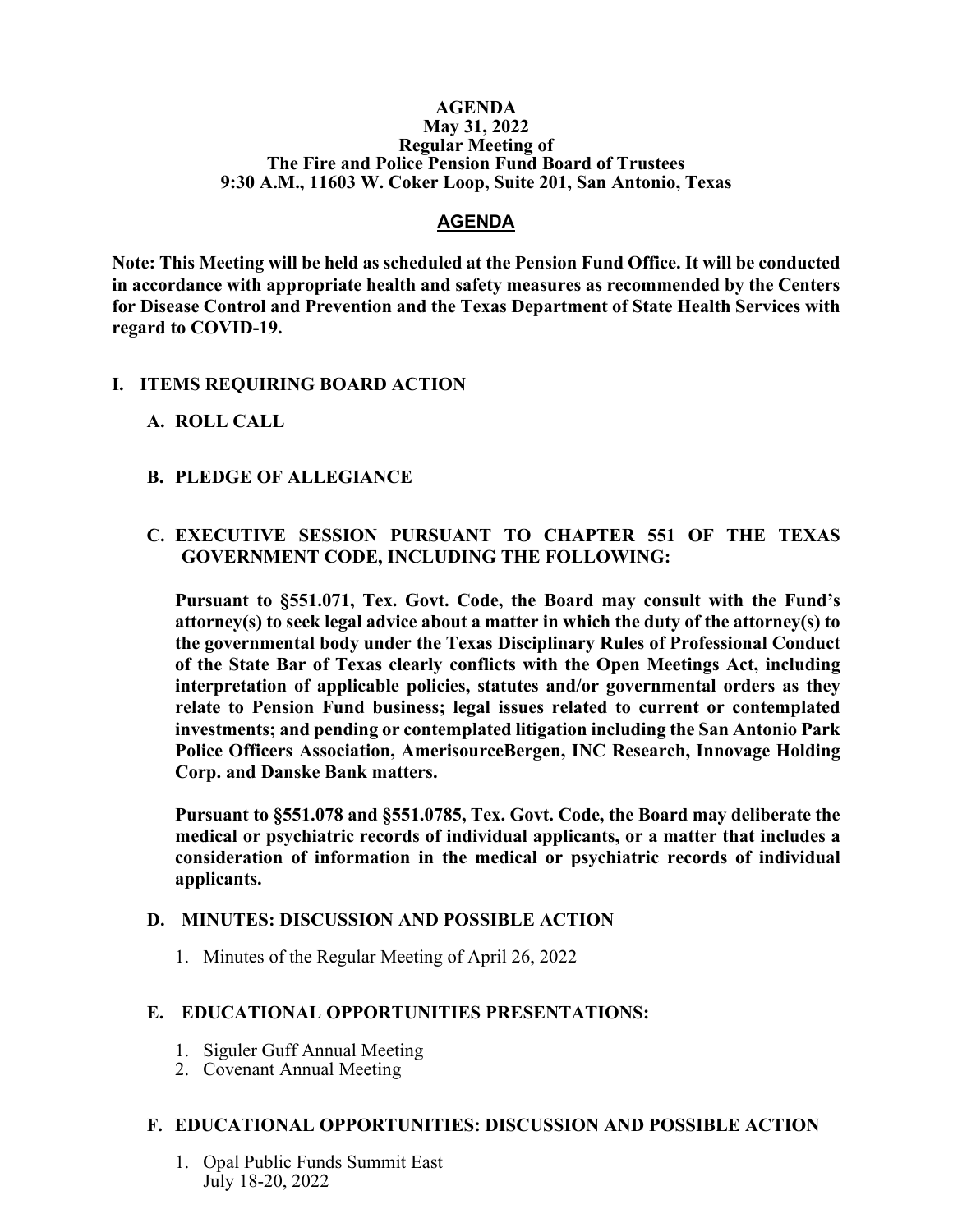- 2. Koried Global Summit July 20-22, 2022
- 3. Pension Bridge Private Equity Exclusive July 25-26, 2022

# **G. DISCUSSION AND POSSIBLE ACTION ON PENSION APPLICATIONS, DISABILITY APPLICATIONS, BENEFICIARY APPLICATIONS, PENSION ADJUSTMENTS, AND REFUND OF CONTRIBUTIONS**

Service Pensions

- 1. A 27 year service pension for Police Officer Paul E. Zavala, effective May 10, 2022.
- 2. A 24 year service pension for Police Officer Ruben G. Gomez, Jr., effective June 1, 2022.
- 3. A 30 year, 10 month service pension for Police Sergeant Thomas G. Maurice, Jr., effective June 1, 2022.
- 4. A 27 year, 9 month service pension for Police Sergeant Stephen T. Priore, effective June 1, 2022.

Beneficiary Pensions

- 1. A beneficiary pension for Mrs. Karen Batson, widow of retired Fire Fighter Nathaniel Louis Batson, effective April 4, 2022.
- 2. A beneficiary pension for Mrs. Rose M. Rojas, widow of Retired Fire Engineer David C. Rojas, effective April 12, 2022.
- 3. A beneficiary pension for Mrs. Brenda Holder, widow of Retired Police Officer Peter J. Holder, effective April 14, 2022.
- 4. A beneficiary pension for Mrs. Carol Franks, widow of Retired Fire Fighter Robert Franks, effective April 21, 2022.
- 5. A beneficiary pension for Mrs. Rosalinda S. Juettemeyer, widow of Retired Police Officer Bernard Juettemeyer, effective April 29, 2022.

## Disability Pension

1. A First Hearing for a regular disability pension for Firefighter Sean Kirkeby.